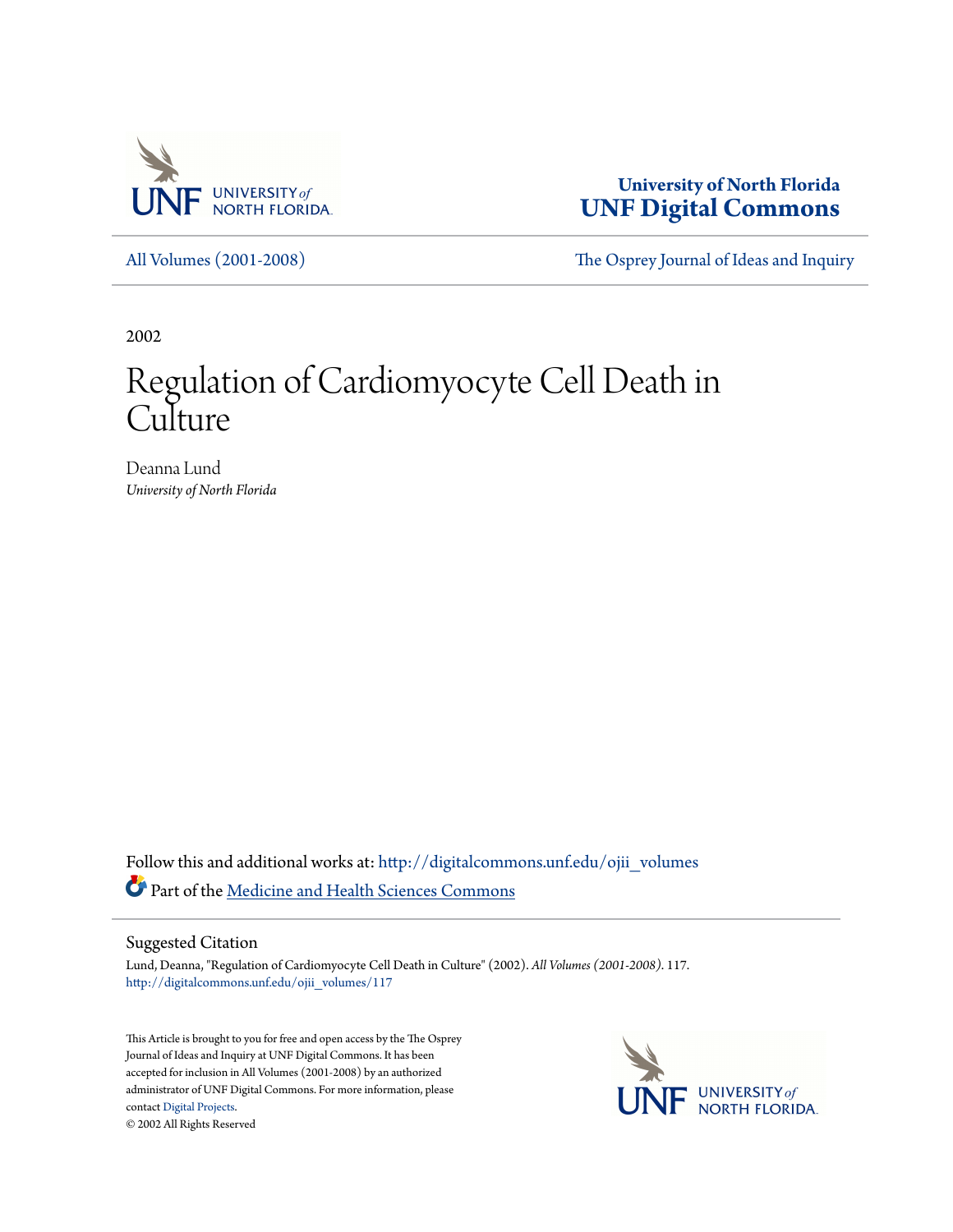# Regulatiqn of Cardiomyocyte CeU Death in Culture

Deanna Lund

Faculty Sponsor: Cynthia Nyquist-Battie Associate Professor of Health Science

# Introduction

Heart failure is the inability of body's cardiac output to keep pace with its demand for supplies and waste removal. It is characterized by systolic and diastolic ventricular dysfunction, cardiac remodeling, myocyte loss and fibrosis (Nyquist-Battie *et ai,* 1996). It is accompanied by an increase in sympathetic activity with measurable increases in circulating plasma norepinephrine levels (Hasegawa et al. 2001; Kaye et al., 1995).

Previous studies have suggested that adrenergic agonists play a role in myocardial cell death. Mann et al. (1992) have shown that increased activation of the adrenergic signaling pathway causes necrotic as well as apoptotic death in cardiomyocytes. It is the goal of this study to determine by which adrenergic receptordependent pathway cell death is induced-  $\alpha$ 1,  $\beta$ 1, or  $\beta$ 2. After determining which pathway(s) are involved, this study will attempt to clarify by which mechanism myocyte death occurs-necrosis or apoptosis. It is our hope that the data we provide might have some value for future therapeutic treatments of heart failure. Three types of adrenergic receptors are found on cardiomyocytes:  $\alpha$ 1,  $\beta$ 1, and  $\beta$ 2. To examine each pathway, three adrenergic agonists were chosen: norepinephrine, isoproterenol, and phenylephrine. Norepinephrine was chosen because it stimulates  $\alpha$ 1 and  $\beta$ 1 adrenergic receptors, with a high affinity for  $\beta$ 1. Isoproterenol was chosen because it stimulates  $\beta$ 1 and  $\beta$ 2 adrenergic receptors, with a high affinity for  $\beta$ 2. Phenylephrine was chosen because of its stimulatory nature on al receptors.

The cell model used for this study was a clonal muscle cell line derived from embryonic BDIX rat cardiac tissue, given the name H9c2. There are several reasons why this cell line was chosen. First, H9c2 cells express  $\alpha$ 1,  $\beta$ 1, and  $\beta$ 2 adrenergic receptors (Zaugg et al. 2000). These cells also display features of hormonal signaling pathways found in adult cardiomyocytes (Dangel et al. 1996). They are easily transfected to manipulate specific protein expression (Heads et al., 1994 and 1995) and have been previously shown to be responsive to oxidative damage in vitro (Aikawa et al., 1997; Hara et al. 1999). Finally, they are easily grown in culture compared to the inherent variability and low yield characteristic of primary culture.

# **Methods**

# Cell Culture

H9c2 cells were obtained from the American Type Culture Collection (Rockville, MD, USA). The cells were cultured in Dulbecco's modified Eagle's Medium with 10% fetal bovine serum and 1 % penicillin/streptomyocin at 37°C in a humidified 95% air-5% CO<sub>2</sub> atmosphere. Complete medium was changed every 2-3 days. Cells were split by trypsanization into 6-well plates when 80-90% confluence was reached.

# Quantification of Cell Death and Cell Lysis

Cell death and lysis was determined using an LDH cytotoxicity kit (Boehringer Mannheim). The LDH assay is a colormetric assay based on the measurement of lactate dehydrogenase (LDH) activity released from the cytosol of damaged cells into the supernatant. The LDH activity is determined in an enzymatic test. In the first step, NAD+ is reduced to NADH/H+ by the oxidation of lactate to pyruvate. In the second enzymatic reaction, 2 H are transferred from NADH and H + to the yellow tetrazolium salt INT to form a red formazan salt. An increase in the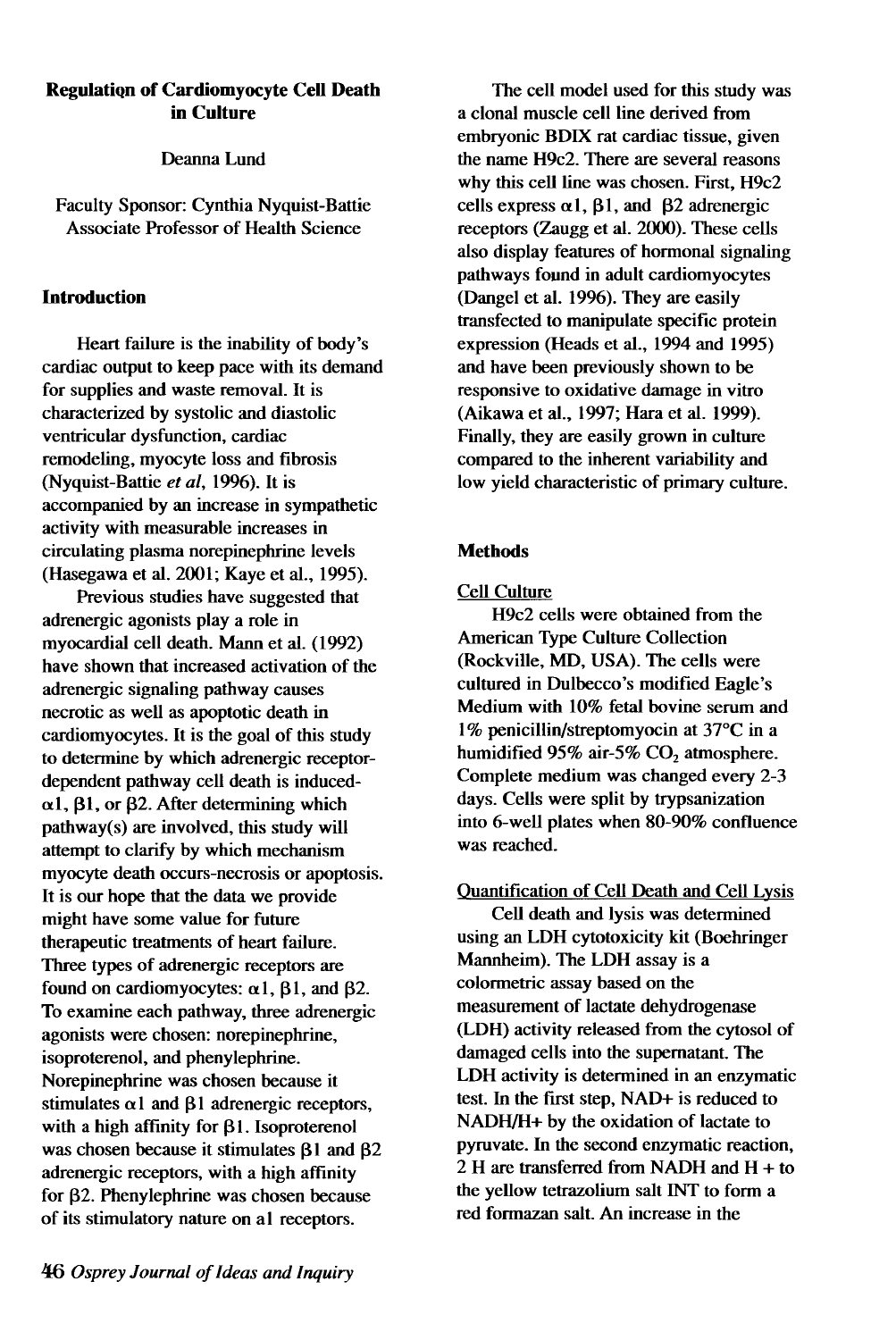amount of dead or damaged cells results in an increase of LDH enzyme activity in the culture supernatant. This increase correlates with the amount of formazan formed. Thus the amount of color formed in the assay is proportional to the number of lysed cells.

The culture medium was removed from each well after 4 and 24 hours of exposure to the various adrenergic agonists. A I: 1 ratio of culture medium and reaction mixture was created and the solution was incubated in the dark for 15 minutes. HCI was added to stop the reaction and the absorbance was measured at 49Onrn. To measure intracellular LDH cells were scraped and the procedure was repeated. The amount of extracellular LDH released from the cells was expressed as a percentage of the total amount of LDH.

#### DNA Fragmentation Detection

A KLENOW Frag-EL DNA Fragmentation Detection kit was used to determine apoptosis. During apoptosis, endogenous endonucleases cleave DNA into oligonucleosomes, generating free 3 'OH ends. Klenow binds to the ends and catalyzes the addition of biotin-labeled deoxynucleotides. Biotinylated nucleotides are detected using a streptavidinhorseradish (HRP) conjugate. Diaminobenzidine (DAB) is then added and reacts with the labeled sample to generate an insoluble brown substrate (chromagen) at the site of DNA fragmentation. Light microscopy, morphological changes and chromagen detection can then be used to confirm apoptosis.

Cells were treated with 75ml of 2Omg/ml proteinase K (incubated at 22° C-5 min.). To inactivate endogenous peroxidases, cells were treated with l00m1 of 3% H<sub>2</sub>0<sub>2</sub> (incubated at  $22^{\circ}$  C-5 min.). The cells were then equilibrated with assay buffer and labeled with 6Om1 of assay labeling reaction mixture. The labeling reaction was terminated with l00m1 of blocking buffer for 10 minutes. Blocking buffer was removed and l00m1 of conjugate was added (incubated at 22° C-5

min.). lOOml of DAB solution was added (incubated at 22° C-5 min.). Finally the cells were rinsed with deionized water and counterstained with methyl green.

#### Apoptosis Detection

In order to detect and quantify apoptosis, cells were exposed to a Caspase 3 inhibitor (III). Caspase 3 is a protein cleaving enzyme essential in the disassembly of cells that is activated during apoptosis. It is activated into its active form via a proteolytic cascade of events by other "upstream" caspases in the apoptosis pathway. Its expression virtually guarantees that apoptosis will occur, therefore, its inhibition should prevent cell death.

#### Statistical Methods

All data is expressed as mean ± S.E. A one-way analysis of variance was determined followed by a Tukey-Kramer multiple comparisons test. A value of  $p<0.05$  was deemed statistically significant.

#### **Results**

To investigate the effect of adrenergic receptor stimulation on myocyte death, LDH release was measured with agonistfree cells,  $500\mu$ M norepinephrine (NE) cells,  $500\mu$ M isoproterenol (Iso) cells, and 500mM phenylephrine (PE) cells after 4 hours of exposure (Figure 1). Results indicate that NE and Iso had approximately the same effect on %LDH release (45.15% and  $47.06\%$  respectively,  $p<0.001$ ) compared with the control (5.16%). The PE treated cells showed no effect compared with the control (4.82% vs. 5.16% respectively, p>O.05). The combination of Iso and PE demonstrated the same effect as the NE alone (46.18% vs. 47.06% respectively).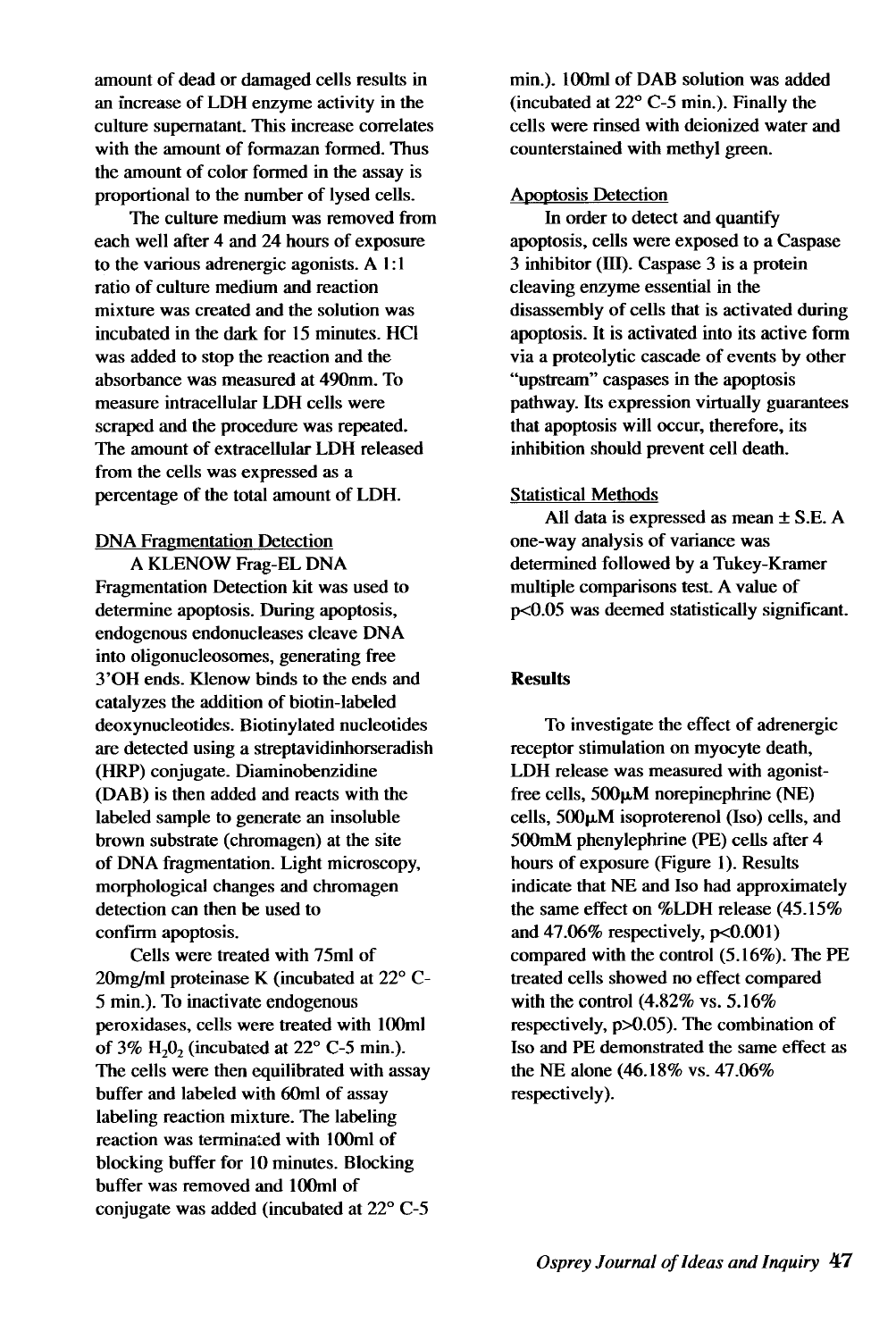

Dose response curves were generated for the two agonists that demonstrated cellular membrane damage and cell death, evident by the %LDH release (Figures 2 and 3). The NE dose response curve indicated that a threshold was maintained until concentration levels reached  $5\mu$ M, after which, a dramatic linear increase in the amount of LDH released corresponded with an increase in concentration up to  $500\mu$ M (29.85% - 68.68%, p<0.001, Figure 2).

Figure 2. Percent LDH release after 4 hours of exposure to NE at various concentrations.



The Iso dose response curve demonstrated a similar pattern. A threshold was maintained, but unlike the NE curve, the threshold for Iso was slightly lower at  $500<sub>n</sub>M$  (Figure 3). Like the NE curve, the Iso curve demonstrated a dramatic linear increase in %LDH release as the concentration increased to  $500\mu$ M.

To determine whether cell death occurred by'necrosis or apoptosis, cells were exposed to a Caspase 3 inhibitor along with  $50\mu$ M NE and  $50\mu$ M Iso for 24 hours. Data indicated that cells treated with NE and inhibitor produced a significant decrease in the %LDH released compared to cells treated with NE alone (59.6% vs. 88.1% respectively,  $p<0.001$ ). Data also indicated that cells treated with Iso and inhibitor had no effect compared with Iso alone (83.2% vs. 84.2% respectively, p>O.05).

#### Figure 3. Percent LDH release after 4 hours of exposure to Iso at various concentrations.



The KLENOW Frag-El assay was unable to produce any statistically significant results. The procedure required the cells to remain adhered during the entire procedure. The cells used in this study became dislodged due to rough handling during the procedure. The kit did, however, enable the observation of morphological changes using light microscopy techniques. The cells treated with NE showed hypertrophy,

# Figure 1. Percent LDH release of H9c2 cells • after 4 hours of exposure.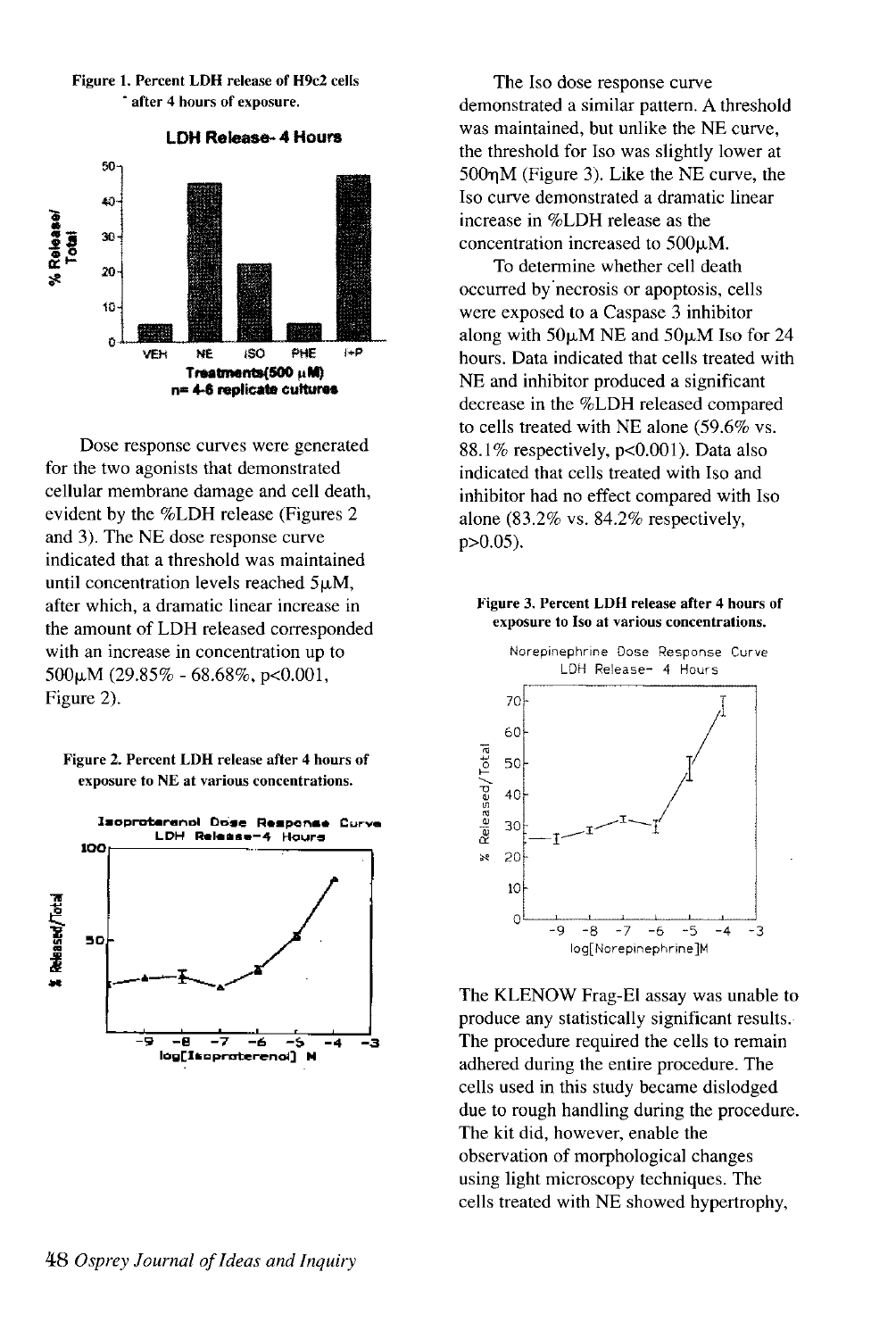blebbing, and movement of the chromatin to the nuclear membrane (Figure 4). The cells treated with Iso showed massive rupture of the cell membranes (Figure 5).

#### Figure 4. Cells treated with NE and Caspase 3 inhibitor.



Figure 5. Cells treated with Iso and Caspase inhibitor.



# **Discussion**

Circulating norepinephrine levels are reliable predictors of the severity and outcome of heart failure. Therefore, we hypothesized a neurohormonal influence on the progression of heart failure. Communal et al. (1999) suggested that  $\beta$ 1 adrenergic receptor stimulation induces apoptosis and Zaugg et al. (2000) suggested that b-adrenergic apoptotic cell death is largely dissociated from  $\beta$ 2 adrenergic receptors and selectively mediated by  $\beta$ 1 adrenergic receptors. The results of this study demonstrated that myocyte cell death occurs via a  $\beta$ 1 and  $\beta$ 2 adrenergic receptor signaling pathway, as evident by the %LDH release compared with the control (Figure

1). However, it is evident by the data that 131 stimulation has a stronger deleterious effect on cell death compared with  $\beta$ 2 adrenergic receptor stimulation. There are several reasons why this difference may have occurred. First, the number of  $\beta$ 2 adrenergic receptors found on the cell membrane of cardiomyocytes is significantly lower than the number of  $\beta$ 1 receptors-approximately a 30:70 ratio respectively. This difference could contribute to the overall effect of sympathetic stimulation that occurs. Second, Communal et al. (1999) suggested that  $\beta$ 2 adrenergic receptor stimulation may, in fact, have an inhibiting effect in apoptosis of cardiomyocytes.

To rule out the possibility that NE elicits its effects partly via stimulation of  $\alpha$ 1 adrenergic receptors, a comparison was done using phenylephrine. The phenylephrine treated cells showed no difference in cell death compared with the control, therefore we concluded that  $\alpha$ 1 adrenergic receptors are not involved in cell death.

To answer the question of whether the cell death we observed occurred by a necrotic or apoptotic mechanism we treated cells with NE or Iso along with Caspase 3 inhibitor. Because Caspase 3 has a significant role in apoptosis, it was assumed that inhibiting Caspase 3 would inhibit cell apoptotic death. As the data suggest, NE induced cell death appears to occur via an apoptotic mechanism. %LDH was significantly reduced upon exposure of NE treated cells with inhibitor. It was also evident through light microscopy that the cells proliferated and thrived with inhibitor under conditions that normally produce massive cell loss (NE concentration of  $50\mu$ M). Light microscopy revealed morphological changes characteristic of apoptosis (blebbing, movement of chromatin to nuclear membrane, cell shrinkage). These data suggest that norepinephrine induces myocyte cell death by an apoptotic mechanism via  $\beta$ 1 adrenergic receptor stimulation. As for the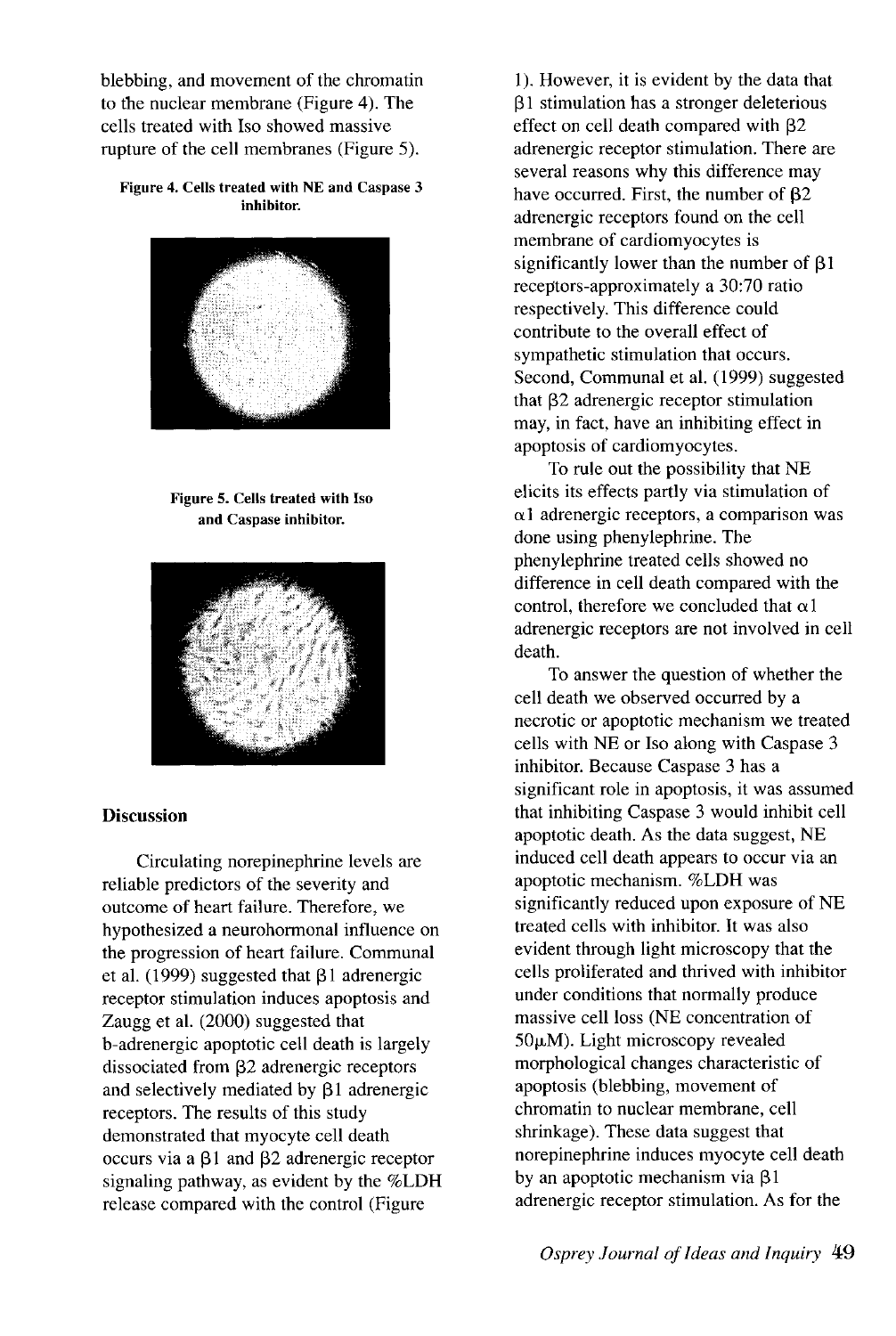effect of the inhibitor on Iso treated cells,  $\begin{array}{ccc} 4. & \text{Hara, A., T. Suzuki, H. Hashizume, N.} \\ \text{no effect was observed. } \%\text{LDH release was} \end{array}$ no effect was observed. %LDH release was Shishido, M. Nakamura, F.<br>similar to cells without inhibitor, suggesting Ushikubi, and Y. Abiko, 1999. similar to cells without inhibitor, suggesting Ushikubi, and Y. Abiko. 1999.<br>
that the Iso treated cells do not die by Effects of CP-060S, a novel Ca2+ that the Iso treated cells do not die by<br>
approximation and Effects of CP-060S, a novel C<br>
channel blocker, on oxidative apoptosis. Light microscopy revealed that massive cell death took place, with evident stress in cultured cardiac<br>rupture of cell membranes characteristic of myocytes. European J. Pharm. rupture of cell membranes characteristic of myocytes. *F*<br>necrosis. This suggests that isoproterenol 385: 81-88. necrosis. This suggests that isoproterenol induces myocyte cell death by a necrotic mechanism via  $\beta$ 2 adrenergic receptor stimulation. In summary, it appears that  $\beta$ 1 5. Hasegawa, K., W. Iwai-Kanai, and S.<br>adrenergic receptor stimulation causes Sasayama. 2001. Neurohormonal adrenergic receptor stimulation causes<br>
appropriate appropriate Sasayama. 2001. Neurohorm<br>
appropriate regulation of myocardial cell<br>
approximate regulation of myocardial cell apoptotic death, while  $\beta$ 2 adrenergic regulation of myocardial cell<br>receptor stimulation causes necrotic death. apoptosis during the development receptor stimulation causes necrotic death.

## References

- 1. Aikawa, R., I. Komuro, T. Yamazaki,<br>Y. Zou, S. Kudoh. M. Tanaka, I. regulated kinases through Src and Ras in cultured cardiac myocytes<br>of neonatal rats. J. Clin. Invest.
- protects adult rat ventricular *Cardiol.* 27: 1669-1678. myocytes against b-adrenergic receptor-stimulated apoptosis.<br>
8. Kaye, D.M., J. Lefkovits, H. Cox, G.<br>
I ambert G. Jennings, A. Turner
- 3. Dangel, V., J. Giray, D. Ratge, and H. *American Physiology Society.*  Wisser. 1996. Regulation of badrenoceptor density and mRNA 9. Mann D.L., Kent R.L., Parsons B., et<br>levels in the rat heart cell-line density and 1002. Adrenarcia effects on the
- 
- of heart failure. *J. Cellular Physiology.* 186: 11-18.
- 6. Heads, R.J., D.S. Latchman, and D.M. Y. Zou, S. Kudoh, M. Tanaka, I. expression of a transfected human<br>Shiojima, Y. Hiroi, and Y. expression of a transfected human Shiojima, Y. Hiroi, and Y.<br>
Yamazaki. 1997. Oxidative Stress<br>
HSP70 gene protects a heart-<br>
derived muscle cell line again Yamazaki. 1997. Oxidative Stress<br>
activates extracellular signal-<br>
derived muscle cell line against<br>
thermal stress *I Mol Cell* thermal stress. *J. Mol. Cell*<br>Cardiol. 26: 695-699.
- of neonatal rats. *J. Clin. Invest.* **7.** Heads, R.J., D.M. Yellon, and <br>100: 1813-1821. **D.S. Latchman**, 1005, Diff D.S.Latchman. 1995. Differential cytoprotection against heat stress 2. Communal, C., W.S. Colucci, and K. or hypoxia following expression of<br>Singh. 2000. p38 mitogen-<br>Singhia following expression of specific stress protein gangs in Singh. 2000. p38 mitogen-<br>
activated protein kinase pathway<br>
myogenic cells *I* Mol Cell myogenic cells. *J. Mol. Cell.* 
	- Evidence for G(i)-dependent Lambert, G. Jennings, A. Turner,<br>activation. J. Biol. Chemistry. 275: and M.D. Esler, 1995, regional activation. *J. Bioi. Chemistry. 275:* and M.D. Esler. 1995. regional epinephrine kinetics in human heart failure: evidence for extraadrenal, nonneural release.
	- levels in the rat heart cell-line at at at al. 1992. Adrenergic effects on the H9c2. Journal of Biochemistry. H9c2. *Journal of Biochemistry.*<br>317: 925-931. **biology of the adult mammalian** 317: 925-931. cardiocyte. *Circulation.* 85: 790- 804.